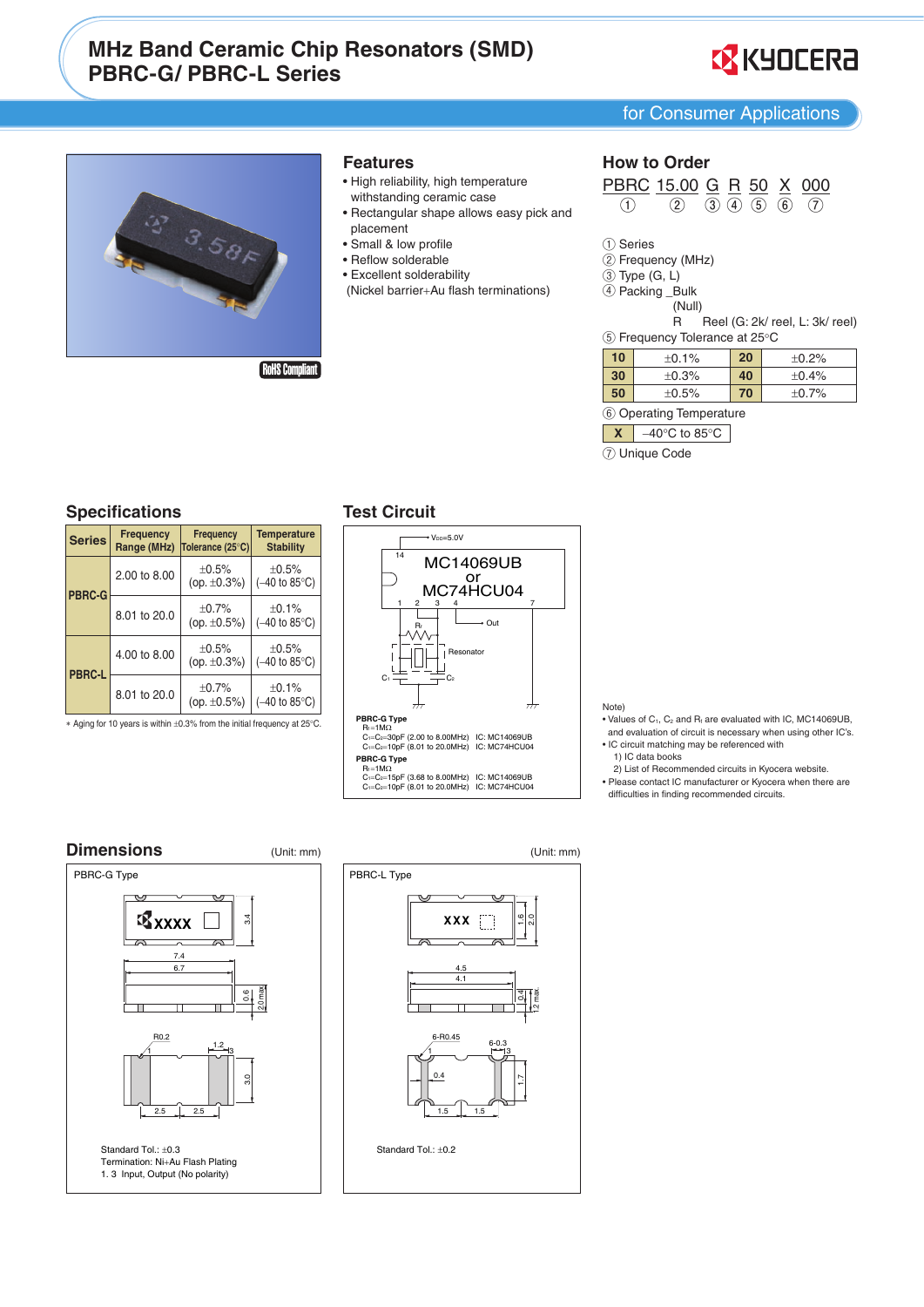# **MHz Band Ceramic Chip Resonators (SMD) PBRC-H/PBRC-M/PROC Series**



for Consumer Applications



**RoHS Complian** 

## **Specifications**

| <b>Series</b> | <b>Frequency</b><br>Range (MHz) | <b>Frequency</b><br>Tolerance (25°C) |                                                 |
|---------------|---------------------------------|--------------------------------------|-------------------------------------------------|
| PBRC-H        | 2.00 to 8.00                    | $+0.5%$<br>(op. $\pm 0.3%$ )         | ±0.5%<br>$(-40 \text{ to } 85^{\circ}\text{C})$ |
|               | 8.01 to 20.0                    | $+0.7%$<br>(op. $\pm 0.5\%$ )        | ±0.1%<br>$(-40 \text{ to } 85^{\circ}\text{C})$ |
| <b>PBRC-M</b> | 4.00 to 8.00                    | $\pm 0.5\%$<br>(op. $\pm 0.3\%$ )    | ±0.5%<br>$(-40 \text{ to } 85^{\circ}\text{C})$ |
|               | 8.01 to 20.0                    | $+0.7%$<br>(op. $\pm 0.5\%$ )        | ±0.1%<br>$(-40 \text{ to } 85^{\circ}\text{C})$ |
| <b>PRQC</b>   | 8.00 to 20.0                    | ±0.5%<br>(op. $\pm 0.3\%$ )          | ±0.5%<br>$(-40 \text{ to } 85^{\circ}\text{C})$ |

\* Aging for 10 years is within ±0.3% from the initial frequency at 25°C.

## **Features**

- · High reliability, high temperature withstanding package
- · Rectangular shape allows easy pick and placement
- · Small & low profile
- Reflow solderable
- Excellent solderability
- (Nickel barrier+Au flash terminations)

## **Test Circuit**



#### $\overline{\text{Note}}$

(Unit: mm)

. This product includes built-in capacitors, but values may not be the most appropriate depending on IC's.

· Evaluation of circuit with IC is necessary. IC circuit matching may be referenced with

- 1) IC data books
- 
- 2) List of Recommended circuits in Kyocera website. · Please contact IC manufacturer or Kyocera when there are difficulties in finding recommended circuits.

## **Dimensions**



1.3 Input, Output (No polarity)

|  | Pin #           |  |  |
|--|-----------------|--|--|
|  | Input<br>Ground |  |  |
|  |                 |  |  |
|  | Output          |  |  |

(Unit: mm) PBRC-M Type **XXX**  $-R0.45$ Standard Tol: +0.2

Termination: Ni+Au Flash Plating 1.3 Input, Output (No polarity)

## How to Order (PBRC-H, PBRC-M)

**PBRC** 15.00 H R 50 X 000<br>
1 2 3 4 5 6 7

- 1 Series
- 2 Frequency (MHz)
- $(3)$  Type  $(H, M)$
- 4 Packing \_Bulk
	- (Null)

 $\mathsf{R}$ Reel (H: 2k/ reel, M: 3k/ reel) 5 Frequency Tolerance at 25°C

| 10 | ±0.1% | 20  | $+0.2%$ |
|----|-------|-----|---------|
| 30 | ±0.3% | 40  | ±0.4%   |
| 50 | ±0.5% | 70. | ±0.7%   |

6 Operating Temperature

 $\begin{array}{|c|c|c|}\hline \textbf{X} & -40^{\circ}\text{C} \text{ to } 85^{\circ}\text{C} \hline \end{array}$ 

7) Unique Code

## How to Order (PRQC)

|                                |                                  | PRQC 8.00 S R 50 10 X 000                   |                 |    |  |                               |       |               |
|--------------------------------|----------------------------------|---------------------------------------------|-----------------|----|--|-------------------------------|-------|---------------|
|                                |                                  | (2)                                         |                 |    |  | $(3)$ $(4)$ $(5)$ $(6)$ $(7)$ |       | $\circled{8}$ |
| $(1)$ Series                   |                                  |                                             |                 |    |  |                               |       |               |
|                                |                                  | (2) Frequency (MHz)                         |                 |    |  |                               |       |               |
| 3 Type (S)                     |                                  |                                             |                 |    |  |                               |       |               |
|                                |                                  | 4 Packing _Bulk                             |                 |    |  |                               |       |               |
|                                |                                  | (Null)                                      |                 |    |  |                               |       |               |
|                                |                                  | R.                                          | Reel (3k/ reel) |    |  |                               |       |               |
|                                |                                  | $(5)$ Frequency Tolerance at 25 $\degree$ C |                 |    |  |                               |       |               |
| 10                             |                                  | ±0.1%                                       |                 | 20 |  |                               | ±0.2% |               |
| 30                             | 40<br>±0.4%<br>±0.3%             |                                             |                 |    |  |                               |       |               |
| 50<br>70<br>$+0.5%$<br>$+0.7%$ |                                  |                                             |                 |    |  |                               |       |               |
|                                | 6) Built-in Capacitance 10pF: 10 |                                             |                 |    |  |                               |       |               |
| $\bigcap_{n=1}^{\infty}$       |                                  |                                             |                 |    |  |                               |       |               |

7 Operating Temperature

 $\begin{array}{|c|c|c|c|c|c|} \hline \textbf{W} & -20^{\circ}\textbf{C} & \textbf{to} & 80^{\circ}\textbf{C} & \textbf{X} \\\hline \end{array}$  $-40^{\circ}$ C to 85 $^{\circ}$ C

8 Unique Code

(Unit: mm) PRQC Type  $\tilde{c}$ **XXX**  $3.2$ Standard Tol.: ±0.15 Termination: Ni+Sn Plating

|  | (Unit: mm) |  |
|--|------------|--|
|  |            |  |

| <b>Frequency (MHz)</b> |     |     |     |     |  |
|------------------------|-----|-----|-----|-----|--|
| 8.00 to 12.50          | በ 4 | 0.4 | 0.6 | በ 4 |  |
| 12.51 to 20.00         | 0.6 | 0.4 | 0.6 | 0 4 |  |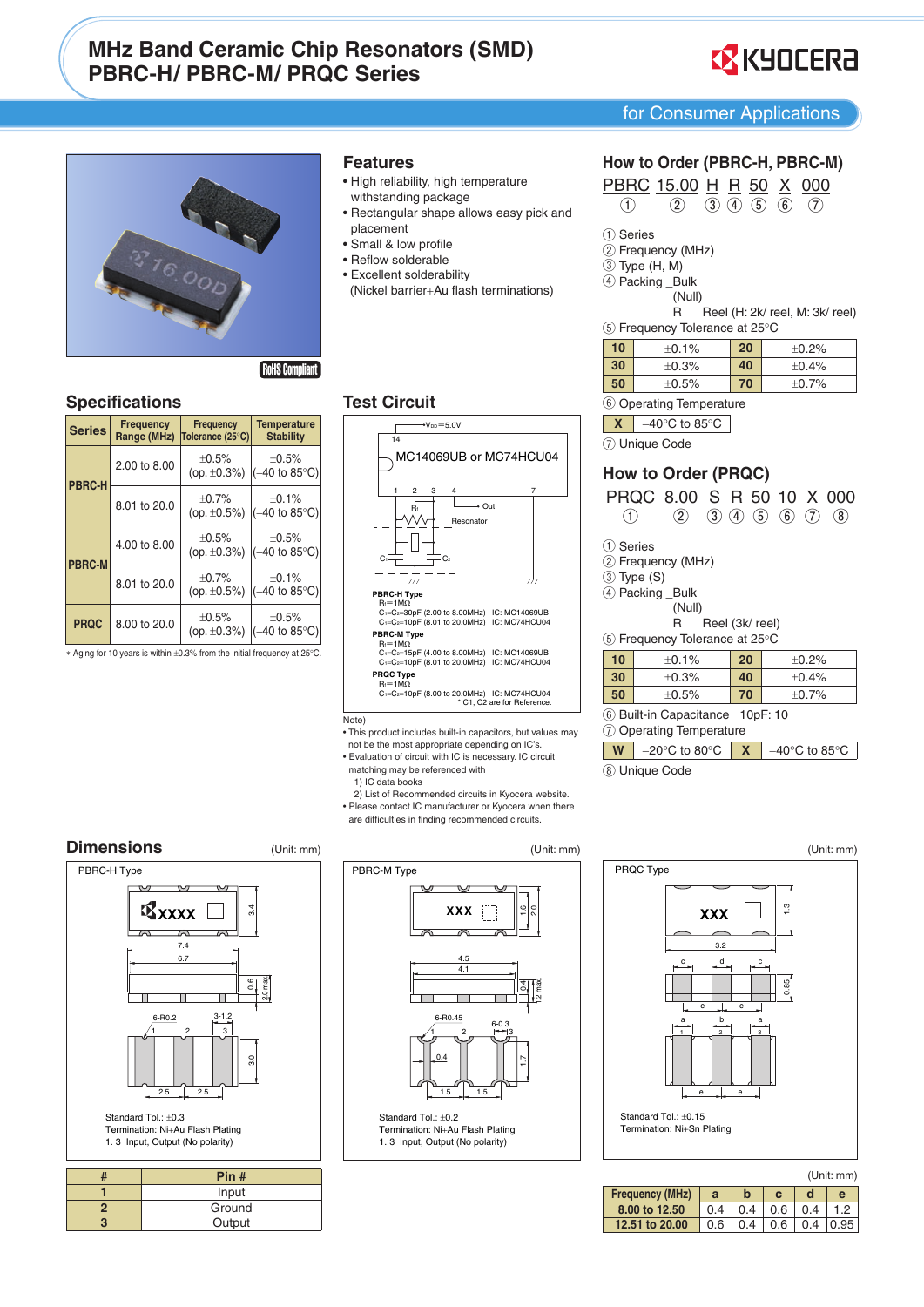# **MHz Band Ceramic Chip Resonators (SMD) PBRV-H/PBRV-M/PRQV Series**



for Automotive Applications



## **Specifications**

| <b>Series</b> | Frequency<br>Range (MHz) | <b>Frequency</b><br>Tolerance (25°C) | <b>Temperature</b><br><b>Stability</b>                     |
|---------------|--------------------------|--------------------------------------|------------------------------------------------------------|
| <b>PBRV-H</b> | 4.00 to 8.00             | ±0.5%<br>(op. $\pm 0.3\%$ )          | Y: ±0.5% (-40 to +125°C)<br>$Z: \pm 0.5\%$ (-40 to +150°C) |
| <b>PBRV-M</b> | 8.01 to 20.00            | ±0.7%<br>(op. $\pm 0.5\%$ )          | Y: ±0.1% (-40 to +125°C)<br>$Z: \pm 0.2\%$ (-40 to +150°C) |
| <b>PRQV</b>   | 8.00 to 20.00            | ±0.5%<br>(op. $\pm 0.3\%$ )          | Y: ±0.5% (-40 to +125°C)<br>$Z: \pm 0.5\%$ (-40 to +150°C) |

\* Aging for 10 years is within ±0.3% from the initial frequency at 25°C. \* Please contact us for products without built-in capacitors.

#### Note)

- . This product includes built-in capacitors, but values may not be the most appropriate depending on IC's.
- · Evaluation of circuit with IC is necessary. IC circuit matching may be referenced with
	- 1) IC data books
	- 2) List of Recommended circuits in Kyocera website.
- · Please contact IC manufacturer or Kyocera when there are difficulties in finding recommended circuits.

#### **Dimensions**

![](_page_2_Figure_15.jpeg)

| Pin #  |  |
|--------|--|
| Input  |  |
| Ground |  |
| Output |  |
|        |  |

#### **Features**

- Miniature & low profile
- Rectangular shape allows easy pick and placement
- Component cost and space saving
- . High density mounting possible
- · Reflow solderable & washable
- · High reliability, high temperature operation
- AEC-Q200

#### **Applications**

- Automotive
- $\bullet$  ABS
- $\cdot$  ECU
- Air-Bag System

#### **Test Circuit**

![](_page_2_Figure_31.jpeg)

## How to Order (PBRV-H, PBRV-M)

 $\frac{\text{PBRV}}{()}\frac{15.00}{()} \frac{\text{H}}{()}\frac{\text{R}}{()}\frac{50}{()}\frac{\text{Y}}{()}\frac{000}{()}$ 

- 1) Series (PBRV: Automotive)
- 2 Frequency (MHz)
- $(3)$  Type  $(H, M)$
- 4 Packing \_Bulk
	- (Null)

R Reel (H: 2k/ reel, M: 3k/ reel)

| ು Frequency Tolerance at 25°C |  |
|-------------------------------|--|
|                               |  |

| 10                                       | ±0.1%                               | 20 | ±0.2% |  |  |  |
|------------------------------------------|-------------------------------------|----|-------|--|--|--|
| 30                                       | ±0.3%                               |    | ±0.4% |  |  |  |
| 50                                       | ±0.5%                               | 70 | ±0.7% |  |  |  |
|                                          | (6) Operating Temperature           |    |       |  |  |  |
| X                                        | $-40^{\circ}$ C to 125 $^{\circ}$ C |    |       |  |  |  |
| z<br>$-40^{\circ}$ C to 150 $^{\circ}$ C |                                     |    |       |  |  |  |
| <b>Unique Code</b>                       |                                     |    |       |  |  |  |

## How to Order (PRQV)

|                                                  |                               |                                    | $\circled{3}$ |                 |    |  | <u>PRQV 8.00 S R 50 10 Y 000</u><br>$(4)$ $(5)$ $(6)$ $(7)$<br>$\left( 8\right)$ |  |  |  |  |  |
|--------------------------------------------------|-------------------------------|------------------------------------|---------------|-----------------|----|--|----------------------------------------------------------------------------------|--|--|--|--|--|
|                                                  |                               |                                    |               |                 |    |  |                                                                                  |  |  |  |  |  |
|                                                  | (1) Series (PRQV: Automotive) |                                    |               |                 |    |  |                                                                                  |  |  |  |  |  |
|                                                  |                               | 2 Frequency (MHz)                  |               |                 |    |  |                                                                                  |  |  |  |  |  |
| $(3)$ Type $(S)$                                 |                               |                                    |               |                 |    |  |                                                                                  |  |  |  |  |  |
|                                                  |                               | (4) Packing Bulk                   |               |                 |    |  |                                                                                  |  |  |  |  |  |
|                                                  |                               | (Null)                             |               |                 |    |  |                                                                                  |  |  |  |  |  |
|                                                  |                               |                                    |               | Reel (3k/ reel) |    |  |                                                                                  |  |  |  |  |  |
| $(5)$ Frequency Tolerance at 25 $\rm{^{\circ}C}$ |                               |                                    |               |                 |    |  |                                                                                  |  |  |  |  |  |
|                                                  |                               |                                    |               |                 |    |  |                                                                                  |  |  |  |  |  |
| 10                                               |                               | $+0.1%$                            |               |                 | 20 |  | ±0.2%                                                                            |  |  |  |  |  |
| 30                                               |                               | $+0.3%$                            |               |                 | 40 |  | $+0.4%$                                                                          |  |  |  |  |  |
| 50                                               |                               | $+0.5%$                            |               |                 | 70 |  | $+0.7%$                                                                          |  |  |  |  |  |
|                                                  |                               | 6 Built-in Capacitance 10pF: 10    |               |                 |    |  |                                                                                  |  |  |  |  |  |
|                                                  |                               | <b>Operating Temperature</b>       |               |                 |    |  |                                                                                  |  |  |  |  |  |
| $\mathbf x$                                      |                               | $-40^{\circ}$ C to 85 $^{\circ}$ C |               |                 | Υ  |  | $-40^{\circ}$ C to 125 $^{\circ}$ C                                              |  |  |  |  |  |

8 Unique Code

![](_page_2_Figure_46.jpeg)

|  | (Unit: mm |  |  |
|--|-----------|--|--|
|  |           |  |  |

| <b>Frequency (MHz)</b> | a   |                         |  |                          |
|------------------------|-----|-------------------------|--|--------------------------|
| 8.00 to 12.50          |     | $0.4$   0.4   0.6   0.4 |  | 1.2                      |
| 12.51 to 20.00         | 0.6 |                         |  | $0.4$   0.6   0.4   0.95 |

![](_page_2_Figure_49.jpeg)

Standard Tol.: +0.2 Termination: Ni+Au Flash Plating 1.3 Input, Output (No polarity)

(Unit: mm)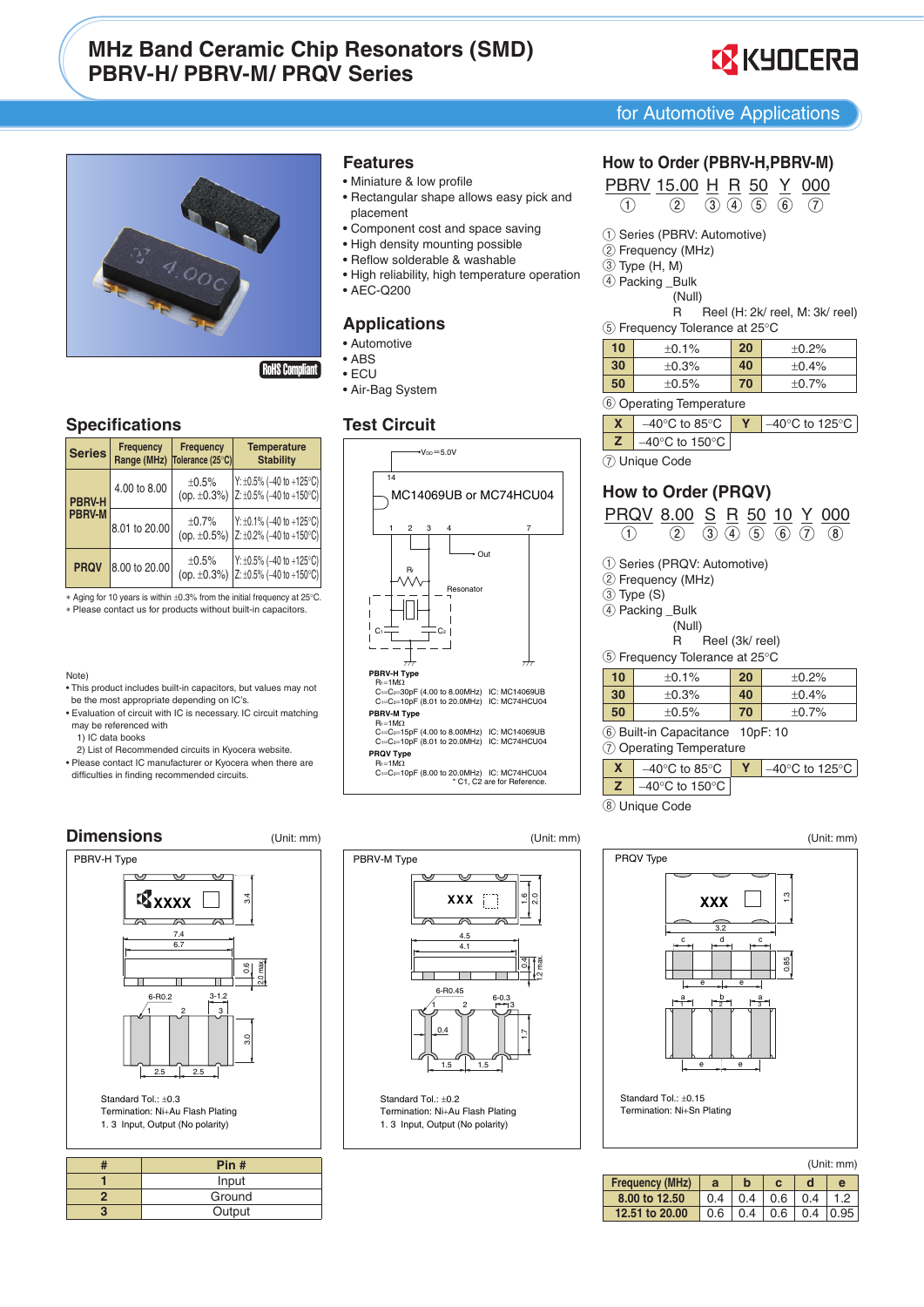# **MHz Band Ceramic Chip Resonators (SMD) PBRV/ PRQV Frequency Tight Tolerance Series**

![](_page_3_Picture_1.jpeg)

for Automotive Applications

3 4.000

**RoHS Compliant** 

#### **Specifications**

| <b>Series</b>                      |                                  | <b>PBRV-HR/MR</b>         | PBRV-HR/MR                | <b>PRQV-S</b>                                        |  |
|------------------------------------|----------------------------------|---------------------------|---------------------------|------------------------------------------------------|--|
| <b>Part Number</b>                 |                                  | PBRV-HR/<br><b>MR 10Y</b> | PBRV-HR/<br><b>MR10Y</b>  | PRQV-SR <sub>10</sub> Y <sub>10</sub> T <sub>1</sub> |  |
| <b>Operating Temperature Range</b> |                                  | $-40$ to $+125^{\circ}$ C | $-40$ to $+125^{\circ}$ C | $-40$ to $+125^{\circ}$ C                            |  |
|                                    | <b>Frequency Range</b>           | 4.0 to 7.9MHz             | 8.0 to 20.0MHz            | 8.0 to 20.0MHz                                       |  |
| Frequency                          | $Initial+$<br><b>Temperature</b> | ±0.3%                     | ±0.2%                     | ±0.25%                                               |  |
| Tolerance                          | Aging                            | ±0.1%                     | ±0.1%                     | ±0.05%                                               |  |
|                                    | <b>Total Frequency Tolerance</b> | ±0.4%                     | ±0.3%                     | ±0.3%                                                |  |

\* Please refer to the specification sheet of each product for information including detail dimensions.

\* Aging characteristics is specified at 25°C for the period of 10 years.

![](_page_3_Figure_8.jpeg)

- Improved frequency tolerance for CAN-BUS application of automotive
- AEC-Q200

| 3 | How to Order (PBRV)<br><b>PBRV</b> 15.00 H R 10 Y 000<br>(1) 2 3 4 5 6 7                                                                                                 |
|---|--------------------------------------------------------------------------------------------------------------------------------------------------------------------------|
|   | 1) Series (PBRV: Automotive)<br>2 Frequency (MHz)<br>3 Type (H, M)<br>4 Packing _Bulk<br>(Null)<br>Reel (H: 2k/ reel, M: 3k/ reel)<br>R<br>5 Frequency Tolerance at 25°C |
|   | 10<br>±0.1%                                                                                                                                                              |
|   | 6 Operating Temperature                                                                                                                                                  |
|   | $-40^{\circ}$ C to 125 $^{\circ}$ C<br>$-40^{\circ}$ C to 85 $^{\circ}$ C<br>X<br>Υ                                                                                      |
|   | Z<br>$-40^{\circ}$ C to 150 $^{\circ}$ C                                                                                                                                 |
|   | 7) Unique Code                                                                                                                                                           |
|   |                                                                                                                                                                          |
|   | How to Order (PRQV)                                                                                                                                                      |
|   | <u>PRQV 8.00 S R 15 10 Y 000</u><br>$(3)$ $(4)$ $(5)$ $(6)$<br>Ŧ                                                                                                         |
|   | 1) Series (PRQV: Automotive)<br>2 Frequency (MHz)<br>3 Type (S)<br>4 Packing _Bulk<br>(Null)<br>Reel (3k/ reel)<br>R                                                     |
|   | 5 Frequency Tolerance at 25°C                                                                                                                                            |
|   | 15<br>±0.15%                                                                                                                                                             |
|   | 6 Built-in Capacitance 10pF: 10<br>7 Operating Temperature                                                                                                               |
|   | $\mathbf{X}$<br>$-40^{\circ}$ C to 85 $^{\circ}$ C<br>$-40^{\circ}$ C to 125 $^{\circ}$ C<br>Υ                                                                           |

 $-40^{\circ}$ C to 150 $^{\circ}$ C

 $\mathbf{z}$ 

8 Unique Code

# **Test Circuit**

![](_page_3_Figure_13.jpeg)

## **Dimensions**

![](_page_3_Figure_15.jpeg)

| Pin #  |
|--------|
| Input  |
| Ground |
| Output |

(Unit: mm) PBRV-M Type **XXX**  $4.5$  $4.1$ 6-R0.45

Standard Tol.: ±0.2 Termination: Ni+Au Flash Plating 1.3 Input, Output (No polarity)

![](_page_3_Figure_19.jpeg)

| (Unit: mm)             |     |     |     |     |                 |  |  |  |  |
|------------------------|-----|-----|-----|-----|-----------------|--|--|--|--|
| <b>Frequency (MHz)</b> | a   |     |     |     | e               |  |  |  |  |
| 8.00 to 12.50          | 0.4 | 0.4 | 0.6 | 0.4 | 1.2             |  |  |  |  |
| 12.51 to 20.00         | 0.6 | 0.4 | 0.6 |     | $0.4 \mid 0.95$ |  |  |  |  |